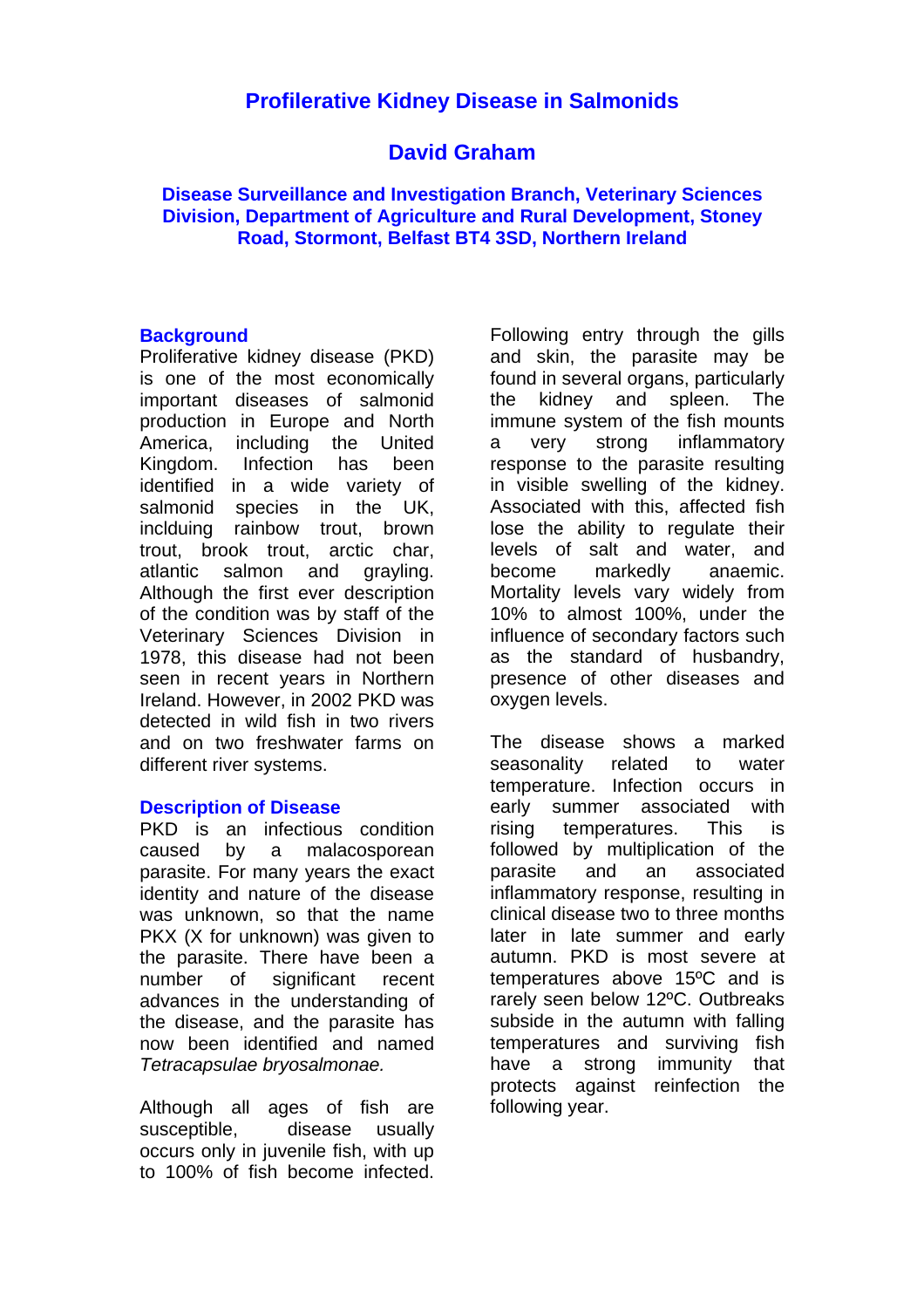#### **Transmission and lifecycle**

The parasite does not appear to develop to full maturity in infected fish, and as a result transmission from fish to fish is considered not to occur. Instead, recent research has shown that the parasite grows and develops to maturity in tiny aquatic creatures called bryozoans or moss animals. Individual bryozoans are less that 1mm in size, but exist as larger colonies with an inconspicuous, branching, plantlike appearance. These colonies grow on submerged surfaces such as the underside of stones, roots, pipes and channels. Outbreaks of disease therefore require both the presence of infected bryozoan hosts and susceptible fish at a temperature that allows multiplication of the parasite in the bryozoans and/or fish. It may be the case that *T. bryosalmonae* is primarily a parasite of bryozoans, with fish being a "dead-end" accidental host. This could explain the strong immune response in fish which produces the clinical signs.

#### **Clinical Signs**

Following infection, clinical signs develop over a period of weeks. Typical signs include darkening of the skin, "pop-eye", swollen belly and lethargy. Due to the development of anaemia, the gills may be visibly pale.

#### **Post-Mortem Findings**

The characteristic finding in fish with PKD is enlargement of the kidney, which may reach ten times it normal size (Figure 1). The kidney may have a grey/pink colour and a spongy feel. The spleen may also be enlarged, and there may be fluid, possibly bloody, present in the abdomen. On microscopic examination of the kidney, the

parasite may be observed associated with characteristic inflammatory changes, particularly in the kidney. Use of specific stains may aid detection of the parasite (Figure 2).

### **Diagnosis**

A presumptive diagnosis may be based on the post-mortem findings. However, microscopic examination of tissues is required to confirm the diagnosis.

### **Treatment, Prevention and Control**

Formerly malachite green has been used for the treatment of PKD, but following the ban on its use there is now no recognised treatment available. Effective control of bryozoans is almost impossible. Given their role in the disease it is very difficult to prevent fish becoming infected on affected farms, although the severity of the disease may vary markedly from year to year. Control on such farms is based around careful timing of when infection occurs. Delaying the introduction of susceptible fish until July still results in infection, but there is not enough time for disease to develop before temperatures drop, and these fish have a solid immunity the following year. In addition, fish should be managed in a way that minimizes stress during the critical summer months. Ideally, grading and movement should be avoided and feeding reduced. Fish should not be overstocked, good oxygen levels maintained and efforts made to avoid other diseases developing. While careful management may keep losses below 10% these measures also contribute to the overall economic loss.